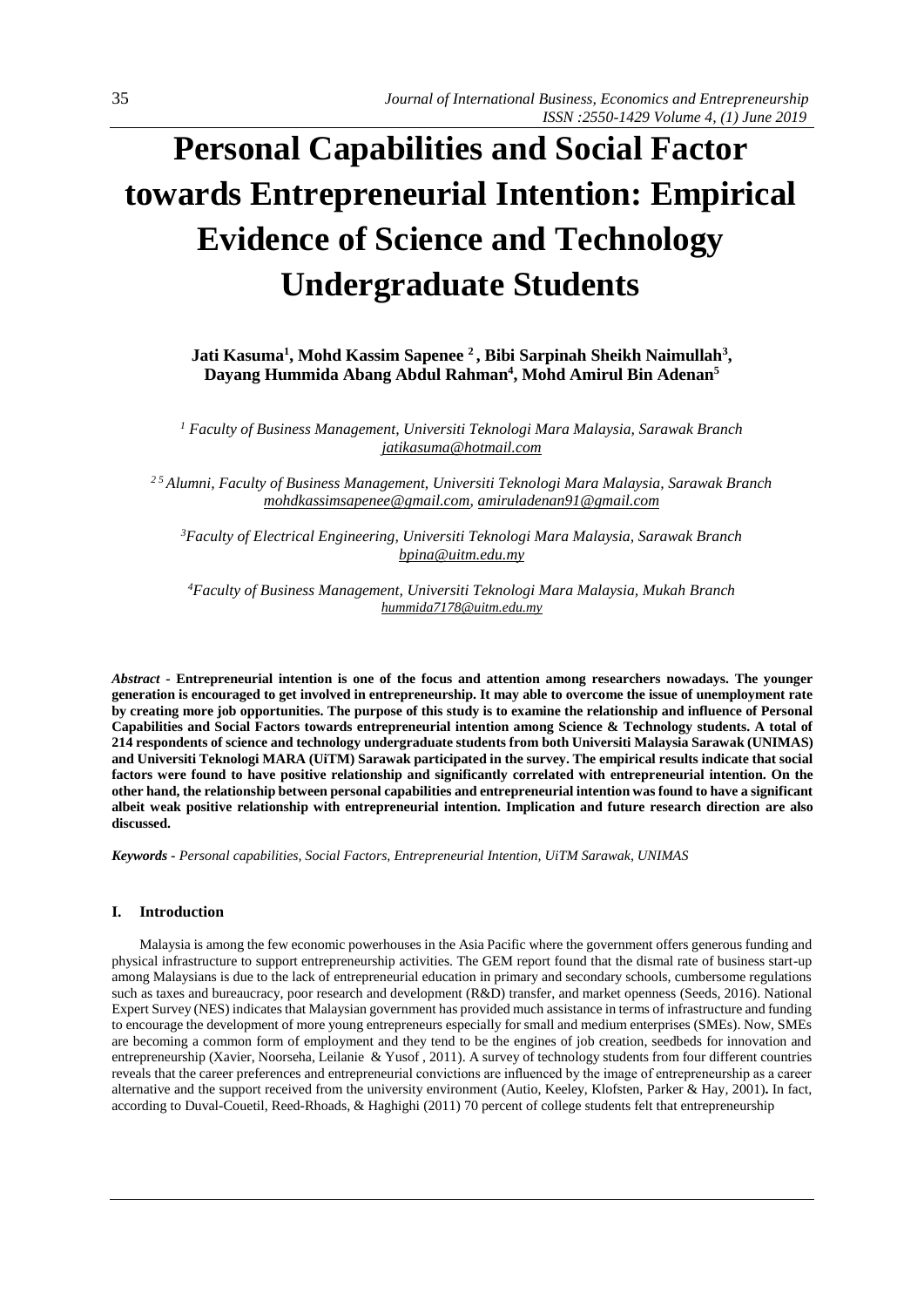instruction can expand their career choices, approximately 70 percent of engineering as well as other science and technology students feel that they are more interested in working for a company due to the large number of employers after graduation. They were also more likely to have an idea for a business, product, or technology due to their background. However, 30 percent of non-entrepreneurship students also reported to have ideas for a business, product, or technology.

# **II. Research Problem and Research Objectives**

Personal capabilities are important to create an entrepreneurial intention within an individual. Bandura (1977) claims that self-efficacy is the subjective conviction that one is capable to take an action and the ability to cope with the resulting tasks. It is a reliable predictor of whether or not they will attempt to execute the task, the amount of effort they will expend and their level of perseverance when confronted with unanticipated difficulties. Refaat (2009) states that personal capabilities can be influenced by three factors that is, personality traits, psychological attributes, and genetic factors in order to make strong bonds. Boyd and Vozikis (1994) stated that self-efficacy is an early development stage towards entrepreneurial intentions which will result into entrepreneurial actions. However, there are limited empirical research studies on personal capabilities towards entrepreneurial intention among science and technology students in Malaysia (Duval-Couetil *et al.,* 2011). Likewise, few studies are made concerning on personal capabilities and social factors towards entrepreneurial intentions amongst science and technology university students in Sarawak's higher educational institutions. The current study is important as it can help local universities to use its results to develop initiatives to promote entrepreneurship amongst people of younger generations, particularly for those who are enrolled in universities.

In terms of social factor, both the full-scale environment and the smaller scale environment are essential for new opportunity creation. Social factors play an important role in influencing individual's perception and behavior which is discussed in Social Cognitive Theory by Bandura (2001). Individual's social environment consist of their families, friend and their acquaintance that may become the influence of their interest in starting a venture. Thus, this study aims to examine personal capabilities and social factors that could influence entrepreneurial intention among science and technology undergraduate student specifically in Universiti Malaysia Sarawak (UNIMAS) and Universiti Teknologi MARA (UiTM) in Kota Samarahan, Sarawak.

## **III. Literature Review**

## **Entrepreneurial Intention**

Entrepreneurship has always been an important determinant in the success of a country, either in the developed and developing countries, to spur their economic growth (Matlay, 2005). Entrepreneurship also refers to a process of innovation, exploring and exploiting opportunities by turning resources into output (Roxas, Cayoca-Panizales, & De Jesus, 2009). Therefore, a person who wants to be an entrepreneur should first have the intention to become one. These intentions are strengthened by many factors and antecedents (Che Mat *et al*., 2015). Lee, Wong, Foo, and Leung (2011) imply that the entrepreneurial intention literatures introduce multilevel perspectives of individual and organizational factors influencing business intentions. Past researches on entrepreneurial intentions concludes that the main factors of desirability perceptions can make a person see the feasibility degree of his or her capability of doing so (Krueger & Carsrud, 1993). Lee *et al.*, (2011) theorize that self-efficacy strengthens the relationship on entrepreneurial intentions. High self-efficacy within employees has a greater assurance in starting successful corporations. Those factors, if inversely, would greatly be influenced if the employees experience low job satisfaction.

#### **Personal Capabilities**

Refaat (2009) states that personal capabilities can be influenced by three factors that is, personality traits, psychological attributes, and genetic factors. The examples of personality traits are optimism and creativity. The study of Krueger and Carsrud (1993) shows that entrepreneurial optimism requires self-efficacy to make strong bonds. They also stated that it is important to point out that optimism about one's ability to achieve specific goals is not related to the optimism in higher risk taking. Based on Sourav, Ardichvili and Cardoze, (2003), high levels of entrepreneurial alertness are related to high levels of entrepreneurial creativity and optimism. Both subjects must be equal to enhance the entrepreneurial traits of a person. The previous literature shows that a person who becomes an entrepreneur is correlated with a variety of psychological attributes. It is important to have psychological attributes inside entrepreneurial literatures and must not be ignored (Kamineni, 2002). He also added that, many researchers focus more on the need for achievement, risk-taking propensity and locus of control to strengthen the entrepreneurial literatures. Study made by Teixeira (2009) shows that, among 2431 students enrolled in 60 different undergraduate courses of 14 Portuguese school or faculties, found that psychological factors such as risk propensity, leadership profile and creativeness are examples of determinants that are very important in the entrepreneurial intentions.

## **Social Factors**

Social development of a country is an important factor that influences the direction of entrepreneurs. The social climate concept introduced by Schumpeter (1934) stated that entrepreneurs perform their activity within their sociological, economic and institutional climate of the society.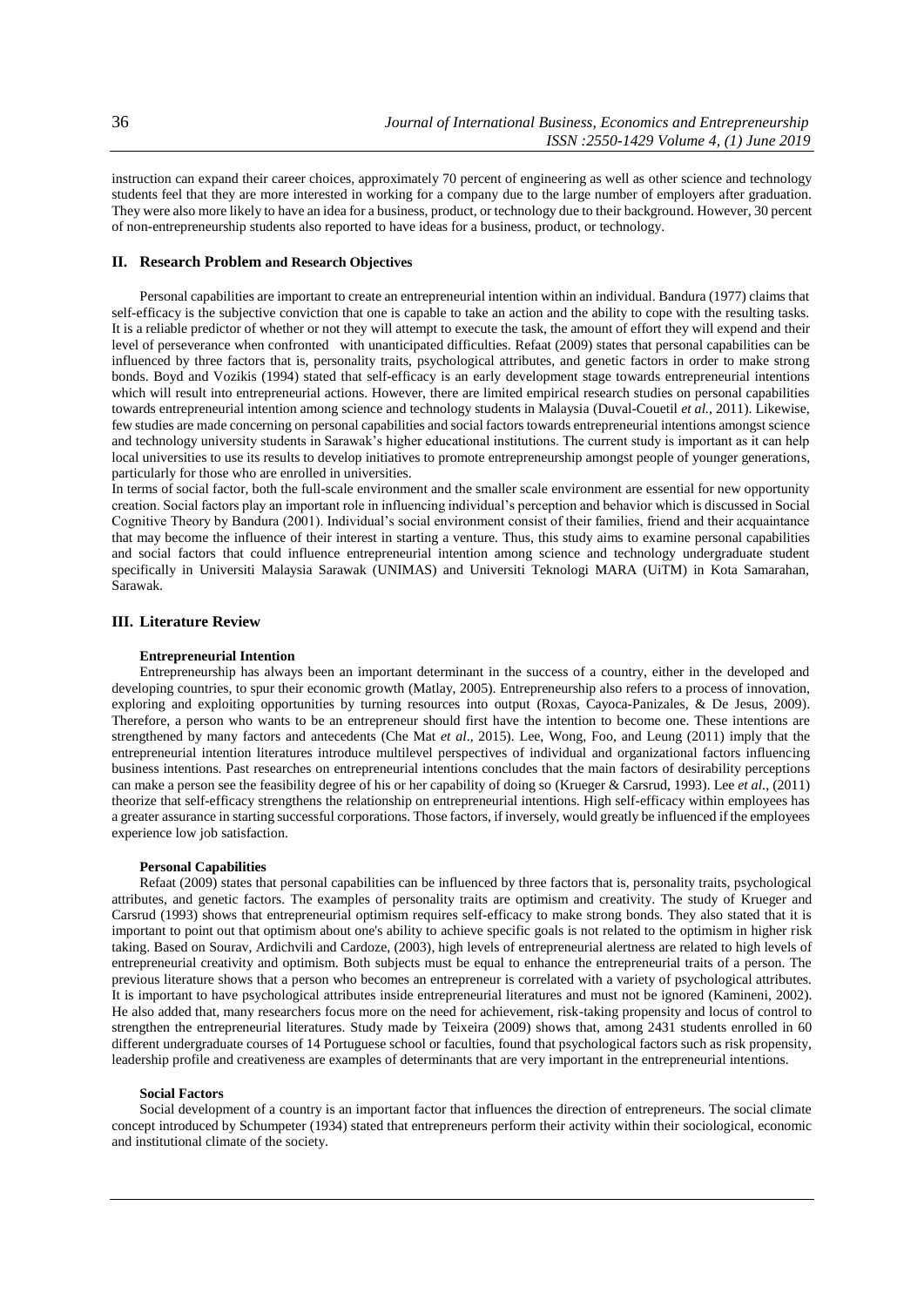It includes factors such as social values, economic model, government aid and training which then will stimulate entrepreneurial activity, enhancing economic growth and job creation. De Koning (1999) proposed a socio-cognitive system of chance acknowledgment. Her system demonstrates that business people develop opportunities by seeking after three subjective exercises (data gathering, thoroughly considering on the undertaking, and asset evaluating) through dynamic collaboration with a broad system of individuals. This system incorporates the business visionary's internal circle (the arrangement of individuals with whom a business visionary has long haul, stable connections, they are not accomplices in the endeavor), activity set (individuals enlisted by the business visionary to give important assets to the open door), associations (start-up group individuals), and a system of powerless ties (a system used to assemble general data that could prompt distinguishing an open door or to noting a general inquiry).

Family can become a source for financial support as well as moral support for new entrepreneurs. Aldrich and Cliff, (2003) stated that the role of family members in the early stage of venture creation is crucial hence deserves greater importance in the entrepreneurships. Family that gives aid in terms of both professional and non-professional manner can affect the behavior of entrepreneur (Anderson, Jack, & Dodd, 2005). Akinbola Ogunnaike and Amaihian (2013) concludes that informal networks have significant effects on entrepreneurial intention of university students and this finding is consistent with previous research by Greve and Salaff (2003) and Moore (2006) that family is an important factor that influence career choice of university students. This outcome is also supported by Raijman (2001) where he examined the role of social networks; in which individuals are embedded in predicting entrepreneurial intention. His finding shows that an individual might be interested to be self-employed if he or she has relatives who are engaged in entrepreneurship.

Network can provide many benefits to entrepreneurs and that is why Aldrich and Kim (2012) adopted a social network perspective on entrepreneurship. Social network being adopted include greater information flows, which are vital as entrepreneurs seek to learn about technologies, industry practices, and markets. An individual who desires to start a venture usually needs more information relating to what kind of business could be ventured into nowadays and whether there are any competitors if he or she runs this business (Sahban, Kumar & Ramalu, 2015). As there are many challenges in the beginning of business venture, reliable information is needed by budding entrepreneurs to make an accurate decision. By being uncertain of what he or she is facing or having different possibilities available can be a source of low motivation (Mattson's Health as Communication Nexus, 2011).

## **IV. Conceptual framework and hypothesis statement**



**Diagram 1: Conceptual framework of the relationship between students' personal capabilities and social factors towards entrepreneurial intentions.**

## **Hypothesis 1:**

There is a significant and positive relationship between the students' personal capabilities and entrepreneurial intentions.

**Hypothesis 2:** There is a significant and positive relationship between the social factors and students' entrepreneurial intentions.

#### **Hypothesis 3:**

Social factor has a greater effect towards students' entrepreneurial intentions as compared to their personal capabilities.

## **V. Research methodology**

Using purposive sampling techniques, science and technology students from various faculty of UNIMAS and UiTM Sarawak branch were selected to be the respondents in this survey. Using G-Power 3.1.9.2 with the number of two predictors, the model was tested to determine the minimum requirement. A total number of 85 respondents are the minimum requirement of samples needed for this study. However, according to Hair (2010), a sample size of about 150 to 300 is an ideal sample size for data collection.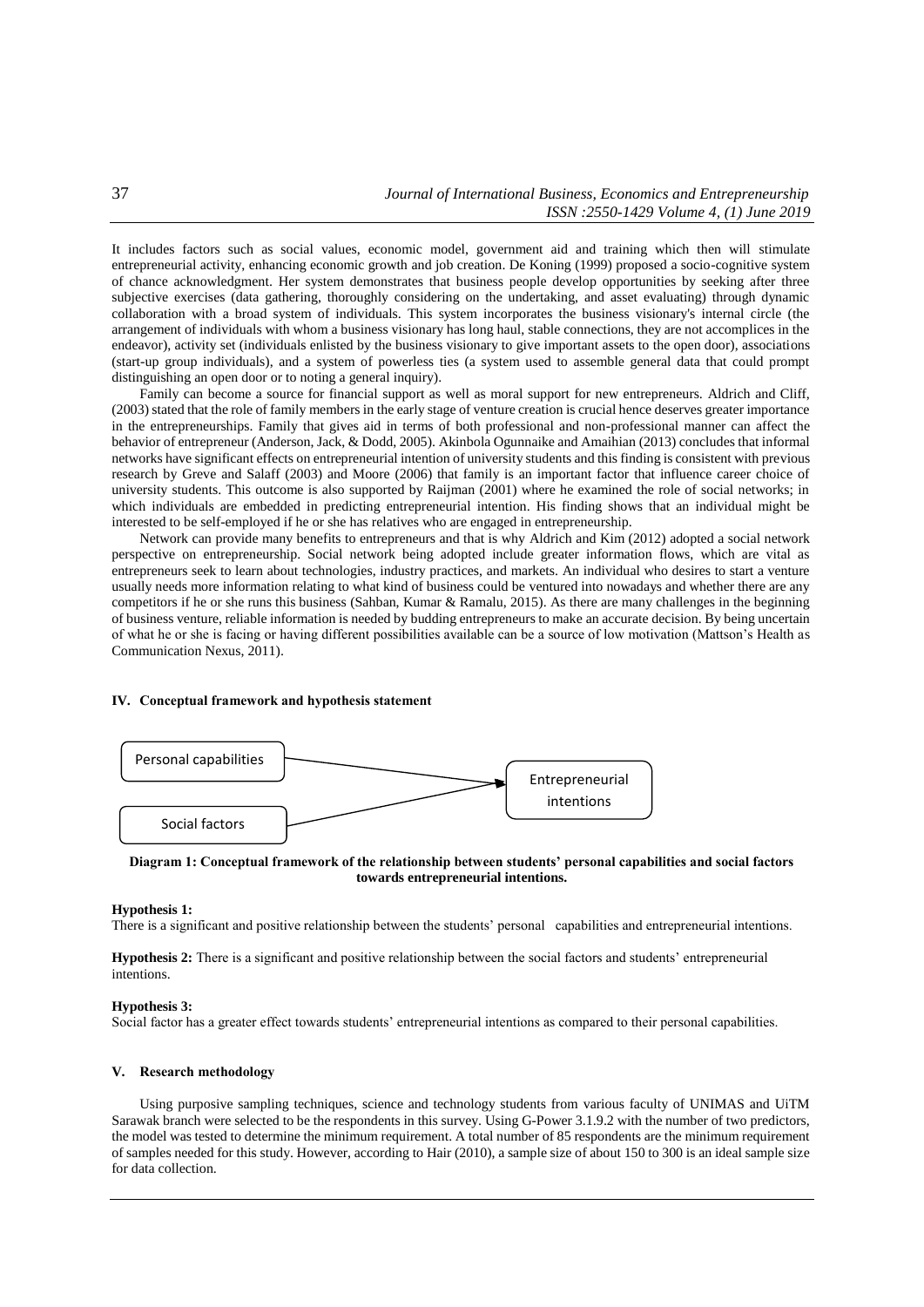As such, 300 questionnaires were distributed but only 214 questionnaires were considered valid and usable for data analysis. Items for both independent and dependent variables were adopted from McGee et al. (2009), Marvel & Lumpkin (2007) Pawlak (2016), Ao and Liu (2015) and Kim-Soon, Ahmad, and Ibrahim (2011). In conducting the study, a hands-on work method was required to be answered by the respondents in order to answer the survey questionnaire. The survey was organized into three sections; the first part consisted of the demographic profiling of the respondents, followed by the second part consisting of questions adapted from past literature and subsequently, the last part involving questions that measured involvement of entrepreneurial intentions.

## **VI. Finding and discussion**

Frequency analyses for demographic profile of respondents are as follows:

| Demographic            | <b>Items</b>                          | <b>Frequency</b> | Percentage |
|------------------------|---------------------------------------|------------------|------------|
| <b>Information</b>     |                                       |                  |            |
| <b>Gender</b>          | Male                                  | 78               | 36.4       |
|                        | Female                                | 136              | 63.6       |
| <b>Marital status</b>  | Single                                | 212              | 99.1       |
|                        | Married                               | $\mathfrak{D}$   | 0.9        |
| Age                    | 20 and below                          | 106              | 49.5       |
|                        | $21 - 25$                             | 107              | 50.0       |
|                        | $25 - 30$                             | $\mathbf{1}$     | 0.5        |
| Race                   | Malay                                 | 129              | 60.3       |
|                        | Chinese                               | 18               | 8.4        |
|                        | Indian                                | 3                | 1.4        |
|                        | Iban                                  | 15               | 7.0        |
|                        | Bidayuh                               | 16               | 7.5        |
|                        | Melanau                               | 11               | 5.1        |
|                        | Others                                | 22               | 10.3       |
| <b>University</b>      | <b>UNIMAS</b>                         | 141              | 65.9       |
|                        | <b>UiTM</b>                           | 73               | 34.1       |
| <b>Education level</b> | Diploma                               | 39               | 18.2       |
|                        | Degree                                | 175              | 81.8       |
| Program                | Faculty Science and Resource          | 77               | 36.0       |
|                        | Technology                            |                  |            |
|                        | Faculty of Engineering                | 63               | 29.4       |
|                        | Faculty of Science Computer and       | 12               | 5.6        |
|                        | <b>Information Technology</b>         |                  |            |
|                        | Faculty of Health and Science         | 27               | 12.6       |
|                        | Faculty of Architecture, Planning and | 15               | 7.0        |
|                        | Surveying                             |                  |            |
|                        | <b>Faculty of Applied Science</b>     | 20               | 9.3        |
| <b>Entrepreneurial</b> | Yes                                   | 64               | 29.9       |
| <b>Activities</b>      | No                                    | 150              | 70.1       |

## **Table 1: Respondents' Demographic Profile**

# **Table 2: The correlation between Personal capabilities and Entrepreneurial Intention**

|                              |                     | Entrepreneurial Intention |
|------------------------------|---------------------|---------------------------|
| <b>Personal Capabilities</b> | Pearson Correlation | .381                      |
|                              | $Sig. (2-tailed)$   | .000                      |
|                              |                     | 214                       |
| $\sim$ $\sim$ $\sim$         |                     |                           |

\*\*Correlation is significant at the level 0.01 level (2-tailed

**Research objective 1:** To examine the relationship between student's personal capabilities towards entrepreneurial intention.

Based on the table above, the correlation analysis shows that there is a positive relationship between personal capabilities and entrepreneurial intention with significant value of  $r = 0.381$  that indicates the strength of the relationship between each dimension are weak and positive,  $p$ -value = 0.000 is significant at the 0.01 level (2-tailed).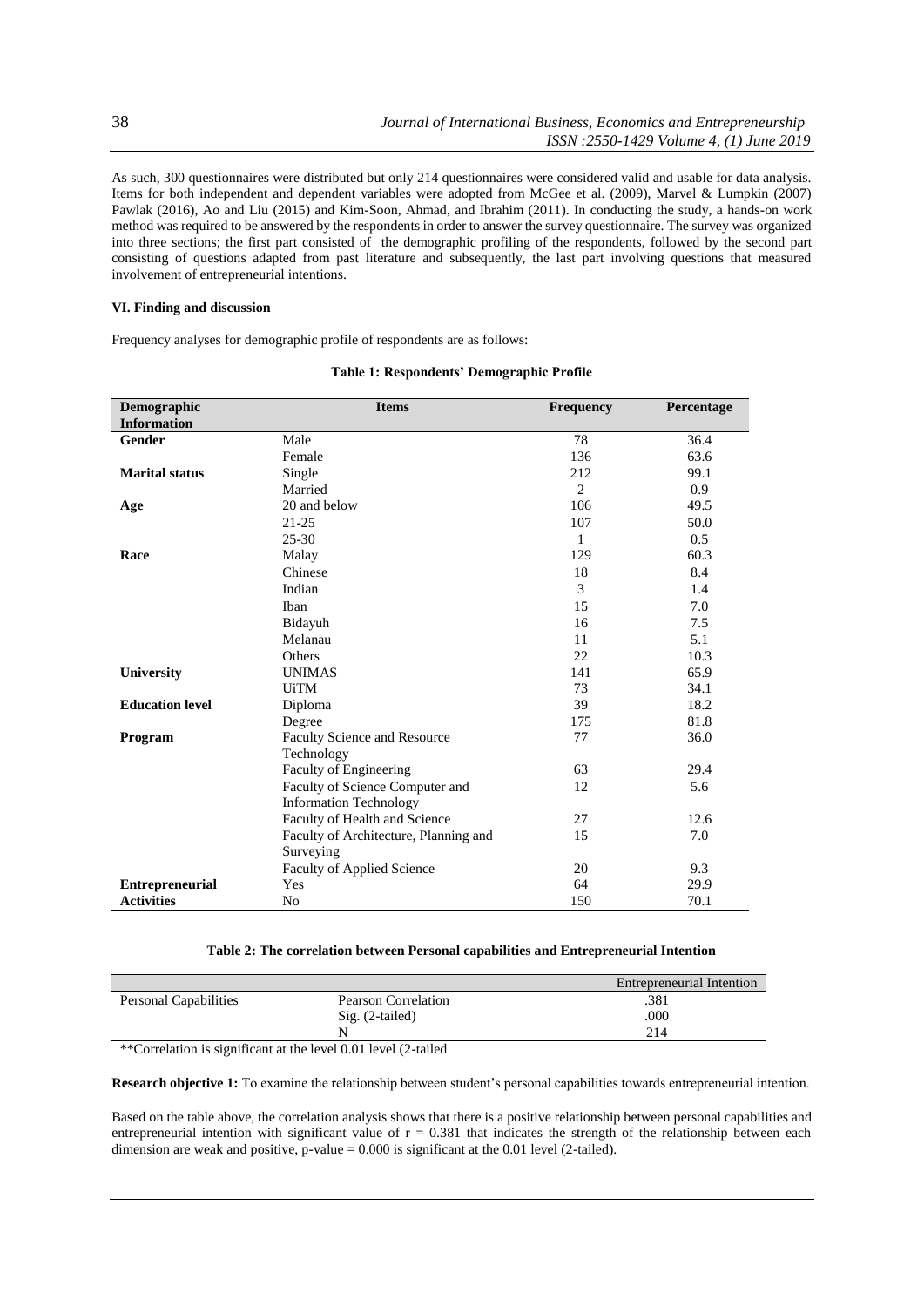This shows that personal capabilities have a weak relationship with the entrepreneurial intention. This weak relationship may relate to the nature of their academic courses that are inclined towards science and technology. In fact, this finding is opposite with the results of the study by Teixeira (2009) which shows that among 2431 students enrolled in 60 different undergraduate courses of 14 Portuguese school or faculties, psychological factors such as risk propensity, leadership profile and creativeness are examples of determinants that are very important in the entrepreneurial intentions (Teixeira, 2009)

| Table 3: The correlation between Social Factors and Entrepreneurial Intention |  |  |  |  |
|-------------------------------------------------------------------------------|--|--|--|--|
|-------------------------------------------------------------------------------|--|--|--|--|

|               |                                                                         | Entrepreneurial Intention |
|---------------|-------------------------------------------------------------------------|---------------------------|
| Social Factor | Pearson Correlation                                                     | .673                      |
|               | $Sig. (2-tailed)$                                                       | .000                      |
|               | N                                                                       | 214                       |
|               | **Correlation is significant at the lavel 0.01 lavel $(2 \text{ to} 1)$ |                           |

\*Correlation is significant at the level 0.01 level (2-tailed

**Research objective 2:** To examine the relationship between students' social factor and entrepreneurial intention.

Based on table above, the correlation analysis for social factor shows that there is a positive relationship between social factor and entrepreneurial intention with significant value of  $r = 0.673$  that indicates the strength of the relationship between each dimension are strong and positive, p-value = 0.000 is significant at the 0.01 level (2-tailed). This means that the objective of this study is met as result shows that entrepreneurial intention is greatly influenced by social factors. This result also can be found in the study stating entrepreneurial social networks positively impact intention is proved. Social networks establish a vital function in retrieving the means desirable to start a commercial start-up (Mosey & Wright, 2007).

## **Table 4: Model of summary**

| Model |                   | R Square | <b>Adjusted R Square</b> | Std Error of<br>Estimate |
|-------|-------------------|----------|--------------------------|--------------------------|
|       | .708 <sup>a</sup> | 0.501    | 0.494                    | 0.58349                  |

a. Predictors: Personal capability and Social Factors

**Research objective 3:** To identify the critical factor among students' personal capabilities and social factors towards entrepreneurial intention.

The table above shows that the regression analysis was used to assess the strength of association among the variables and was being measured by the coefficient of determination, r2 (Malhotra, 2010). The linear regression test of the model shows that R Square of the model is 0.501. This illustrates that 50.1% of the variance in the Entrepreneurial Intention has been significantly explained by Personal Capabilities and Social Factors in this research. Meanwhile, the remaining 49.9% are influenced by other factors

|  | Table 5: The Relationship between Variable Standardized Coefficients Based on Beta Value |  |  |  |  |
|--|------------------------------------------------------------------------------------------|--|--|--|--|
|  |                                                                                          |  |  |  |  |

| Model |                              | <b>Standardized coefficients</b> |          | Sig.  |  |
|-------|------------------------------|----------------------------------|----------|-------|--|
|       |                              | <b>Beta</b>                      |          |       |  |
|       | (Constant)                   |                                  | $-1.066$ | 0.288 |  |
|       | <b>Personal Capabilities</b> | 0.066                            | 1.143    | 0.254 |  |
|       | <b>Social Factors</b>        | 0.561                            | 10.203   | 0.000 |  |

a. Dependent Variable: Entrepreneurial Intention

Based Table above, the Social Factor represents the highest Beta Value of 0.561 followed by Personal Capabilities which is 0.066. This estimation of Beta Value notifies the amount of increase in Entrepreneurial Intention shows that social factor leads to the most critical effect size towards entrepreneurial intention. From this study, we can see that social factors influence most of science and technology university students towards entrepreneurial intention compared to personal capabilities. Their friends and family may become important factors that lead them to think of involving themselves in entrepreneurial as well as influence them to think on what business they should do. The finding of this study compliments the previous literature on the role of social factors such as friends and roles models who are significant in influencing the individual's decisions to become an entrepreneur (Yurtkoru, Kuscu & Doganay, 2014; Zapkau, Schwens, Steinmetz & Kabst, 2015).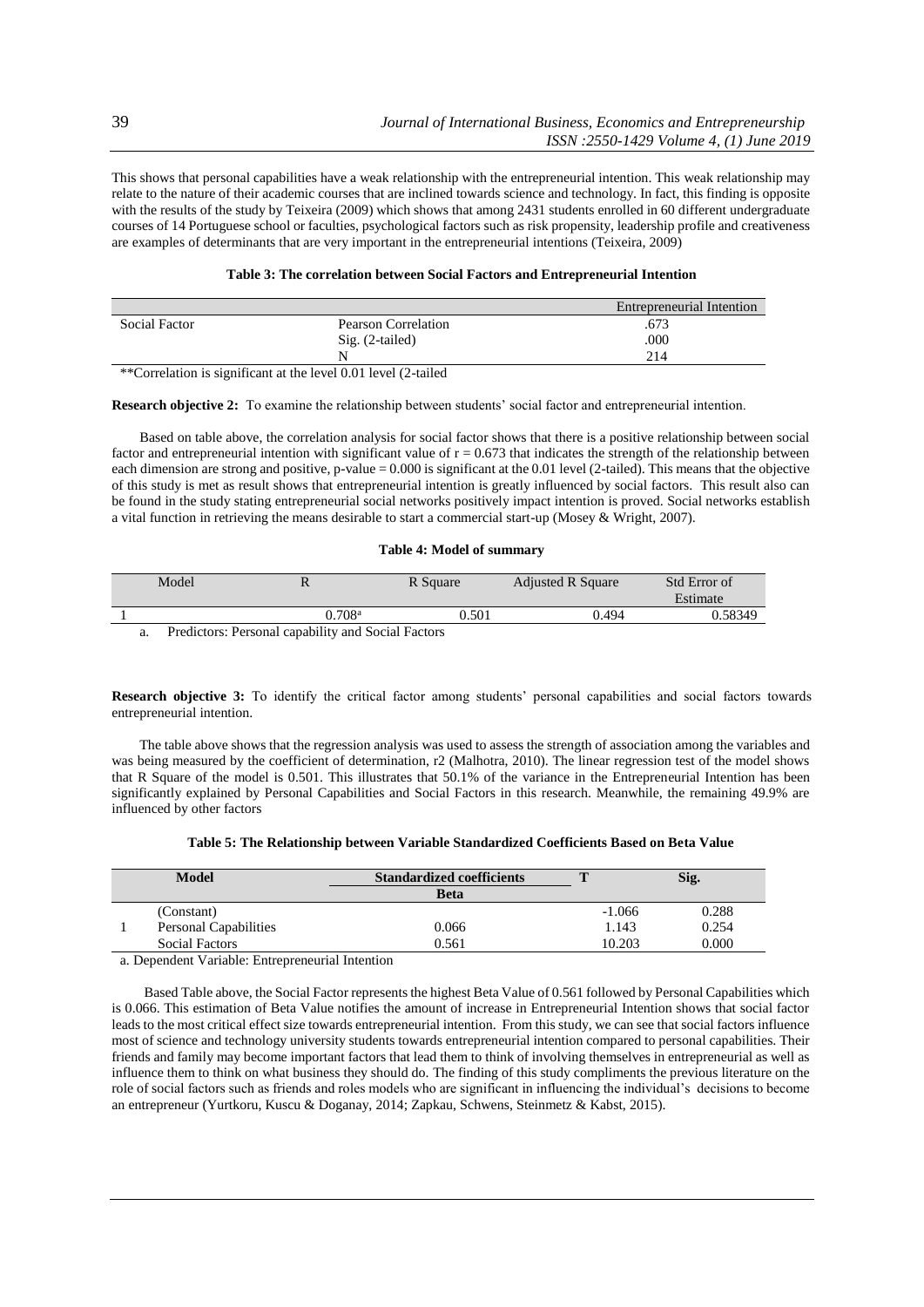## **VII. Implication and Conclusion**

The significance of this research finding is to give guidelines for the researchers particularly for studies of understanding the behavior of science and technology students on entrepreneurial intentions. Firstly, based on findings, personal capabilities influence the entrepreneurial intentions in someone to participate in entrepreneurial activities. According to Refaat (2009) personal capabilities are influenced by personal traits, psychological attributes, and genetic factors. Based on Krueger & Carsrud (1993), self-efficacy can make strong bonds as it increases entrepreneur optimism. Today, development and inventive advancement are vital to create innovative identities in an individual as these identities will drive him to invent or produce something new. Individuals who have an innovative ability in deduction reasoning can guide them to think outside of the box in generating new ideas. It should be reiterated that the end goal is to construct solid mental traits, which is an individual requirement for accomplishment. Having positive personal capabilities can help in completing complicated tasks and keeps up with stressful situations. The entrepreneurial intention is impacted by the measurement and individual's understanding on the said elements. Therefore, it is important for a person to have an earlier entrepreneurship learning to have the right aptitudes and inspirations to begin a business.

Additionally, this learning can be gained from past experiences. For example, a man was introduced to the fundamentals of business since adolescence. These early exposures determine the personal capability of an entrepreneur. Steve Jobs is a perfect example of an entrepreneur that has endured many bittersweet experiences from his business ventures. His experience with IBM and Pixar, among his ventures, has given him a hard-earned business experiences that increases his personal capabilities which led to the creation of Apple products that are now seen as premium products desired by almost everyone. Therefore, this shows that having positive personal capabilities could assist a person to be more motivated in becoming an entrepreneur.

The second factor, namely social factor has a great influence on entrepreneurial intentions based on the findings of this study. There exists a relationship between effective opportunities finding and developed network with informal community (Frehse, 2007). Lots of advantages are derived from wide spreading system and it can interface with numerous assets. Based on Bingham et al., (2007), social network can amplify the data work that business person can benefit from. This includes business advancements, industry practices and markets, as well as building the assorted qualities of thought for development and quick basic leadership. In terms of the managerial impacts towards a business situation, this study concludes that having a wide network of social circle could increase the chances of acquiring valuable opportunities that would undoubtedly increase a person's entrepreneurial intentions. For example, Donald Trump has a wide business social circle, which includes ministries as well, and this brings about the opportunity to tap into the property and assets business. This opportunity, with the help of his huge social circle, has brought him much success.

Entrepreneurship involvement does not only come from a business background. Some of them are from different fields such as science, technology, and medical programs. The information gained from this study shows that science and technology students also had intentions to become an entrepreneur. Many factors can explain this scenario and one of them is the economic situation in this country which is not stable which contributes to stiff competition to get a job. This encourages students to be independent and start their own business from scratch. Based on the data gathered from the questionnaire, it is found that social factor is an important role in determining the entrepreneurial intention among science and technology students as compared to personal capabilities.

Throughout this study, results have discovered some important dimensions that trigger those students to be involved in business. Hence, this study has added worthy information on the resaons behind entrepreneurial intention among science and technology university students. A study by Mohd Azizie et al (2017) mentioned that human capital is found to have the highest effect and also strong relationship with Social entrepreneurship. Thus, more activities and programs need to be designed among university students so as to enhance their perceived skills, knowledge and experiences. Thereafter, all students from various faculties have their own interest in doing business. This study will further serve as a guideline for university students not only from science and technology background but also from other fields to gain knowledge on how to get involved in entrepreneurship. Lastly, future research will be able to explore more on the effect of social factors on entrepreneurial intention among students. One example is to find out the type of social circle that would lead a person to be more involved with entrepreneurship. This is because it is believed that university students involved in entrepreneurship are not only influenced by their close friends and families but also several successful entrepreneurs that they know from the social media.

## **References**

- Akinbola, O. A., Ogunnaike, O. O., & Amaihian, A. B. (2013). The influence of contextual factors on entrepreneurial intention of university student in Nigeria. *Creating Global Competitive Economies: 2020 Vision Planning & Implementation*, (pp. 2297-2309).
- Aldrich, H., & Kim, P. (2012). Small worlds, infinite possibilities? How social networks affect entrepreneurial team formation and search. *IEEE Engineering Management Review*, *40*(1), 3–23[. https://doi.org/10.1109/EMR.2012.6172766](https://doi.org/10.1109/EMR.2012.6172766)
- Aldrich, H. E., & Cliff, J. E. (2003). The pervasive effects of family on entrepreneurship : toward a family embeddedness perspective. *Journal of Business Venturing*, *18*, 573–596[. https://doi.org/10.1016/S0883-9026\(03\)00011-9](https://doi.org/10.1016/S0883-9026(03)00011-9)

Anderson, A., Jack, S., & Dodd, S., (2005), "The role of family members in entrepreneurial networks: beyond the boundaries of the family firm". *Family business review, 13,* (2)